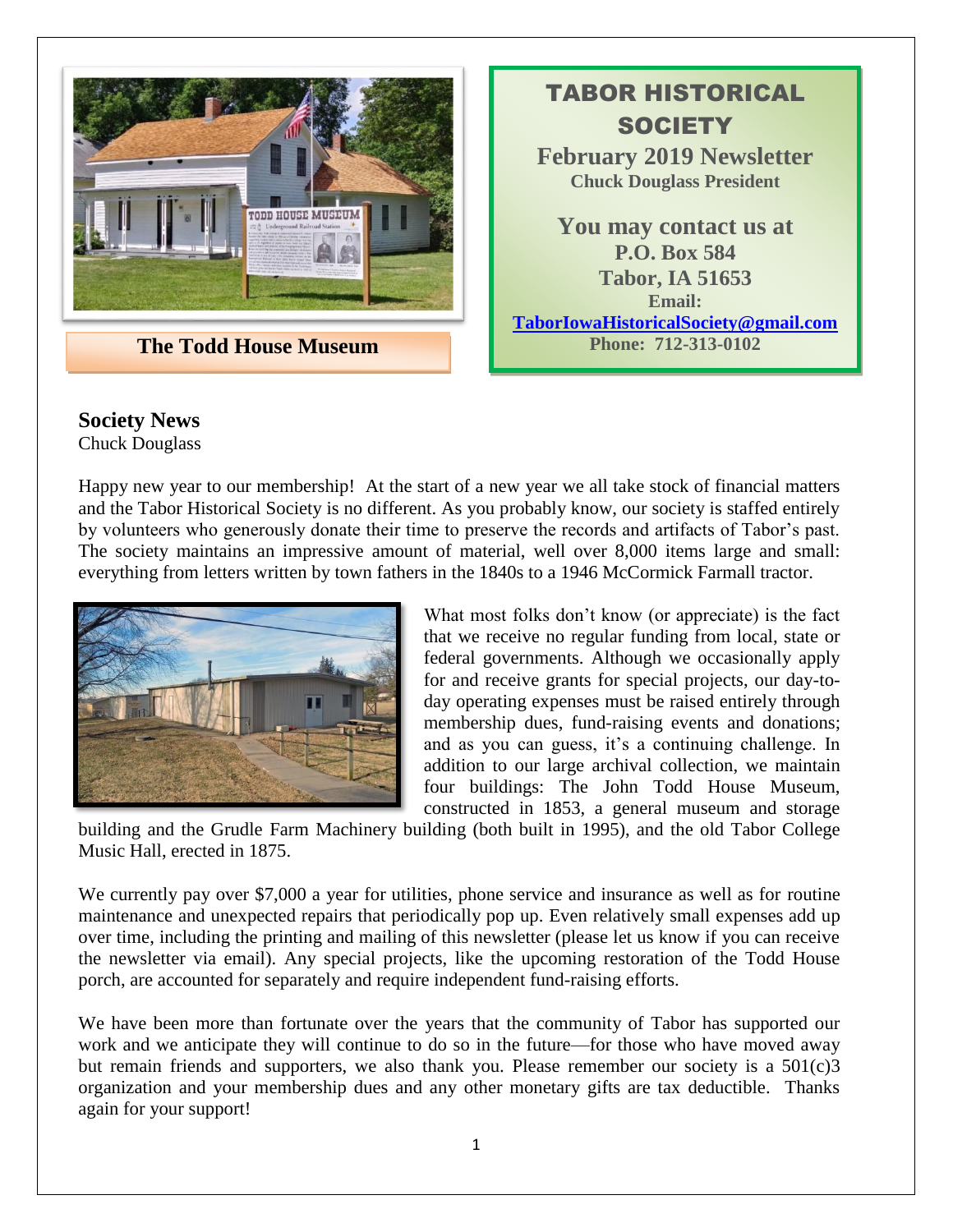#### **Harriet Townshend: Tabor Missionary** Harry Wilkins

Tabor was founded in 1852 as a Christian community built around a college that was open to everyone regardless of gender or race. The first graduating class of the Tabor Literary Institute, the forerunner to the college, included Harriet Eliza Townshend, daughter of one of the town's pioneer families. Like her parents Isaac and Emiline, Harriet was deeply committed to her faith and was a sustaining member of the Congregational Church. She also believed strongly in education and, after leaving the literary institute in 1862, became a public school teacher. But over time she became restless, feeling the need to "enlarge her views of the Christian life." In 1867 she volunteered her services to the Boston-based Women's Board of Missions as a teacher in Ceylon (now Sri Lanka).

Harriet left Tabor August 13, 1867, for the arduous journey to the Jaffna district of Ceylon, home to the Hindu Tamil people. Ceylon was a world apart from Harriet's Iowa. She found herself in a windy, lowland tropical land drenched by monsoon rains in the winter and baked by the sun in the summer. With its rice fields, coconut trees and native elephants, the region presented an exciting and wholly unfamiliar culture and geography. Harriet worked with a small group of Americans under the leadership of an ordained minister and was one of several teachers assigned to the boarding school which housed Tamil girls ages 6-14. Harriet's charges learned the gospels along with reading, writing and arithmetic; older girls were exposed to philosophy, history and astronomy.

Harriet wrote letters to her family, friends, and former students in Iowa describing her work and her admiration for her young students. In one letter she wrote that her



girls "can read pretty well—know the geography of Ceylon and India and add and subtract mentally. When they learn to write they may send you letters of their own." Harriet also felt duty-bound to help

**Harriet Eliza Townshend**

Tabor College's natural history museum: she sent the school a 500-pound box with 150 varieties of shells and "articles of curiosity from different parts of the island and some from India." To her childhood friend Maria Gaston, Harriet wrote that she wanted "all the Tabor children who have ever been to school with me or in my Sabbath school class to have a shell from Ceylon."

Harriet's long exposure to difficult living conditions, a harsh climate, and tropical diseases took their toll and her health began to fail. She came home to Tabor in the spring of 1877 to recuperate but returned too soon to Ceylon, over the objections of her friends and family. She never fully regained her strength and became progressively weaker, passing on August 15, 1882. She was 40 years old. Harriet was buried near her school in Ceylon.



a letter she wrote to a friend: "I could not have pleasanter surroundings or a better home, kinder friends or more satisfying work. The school is doing beautifully and we are now a happy household."

Harriet's legacy is best summed up in

**Harriet's resting place in Sri Lanka**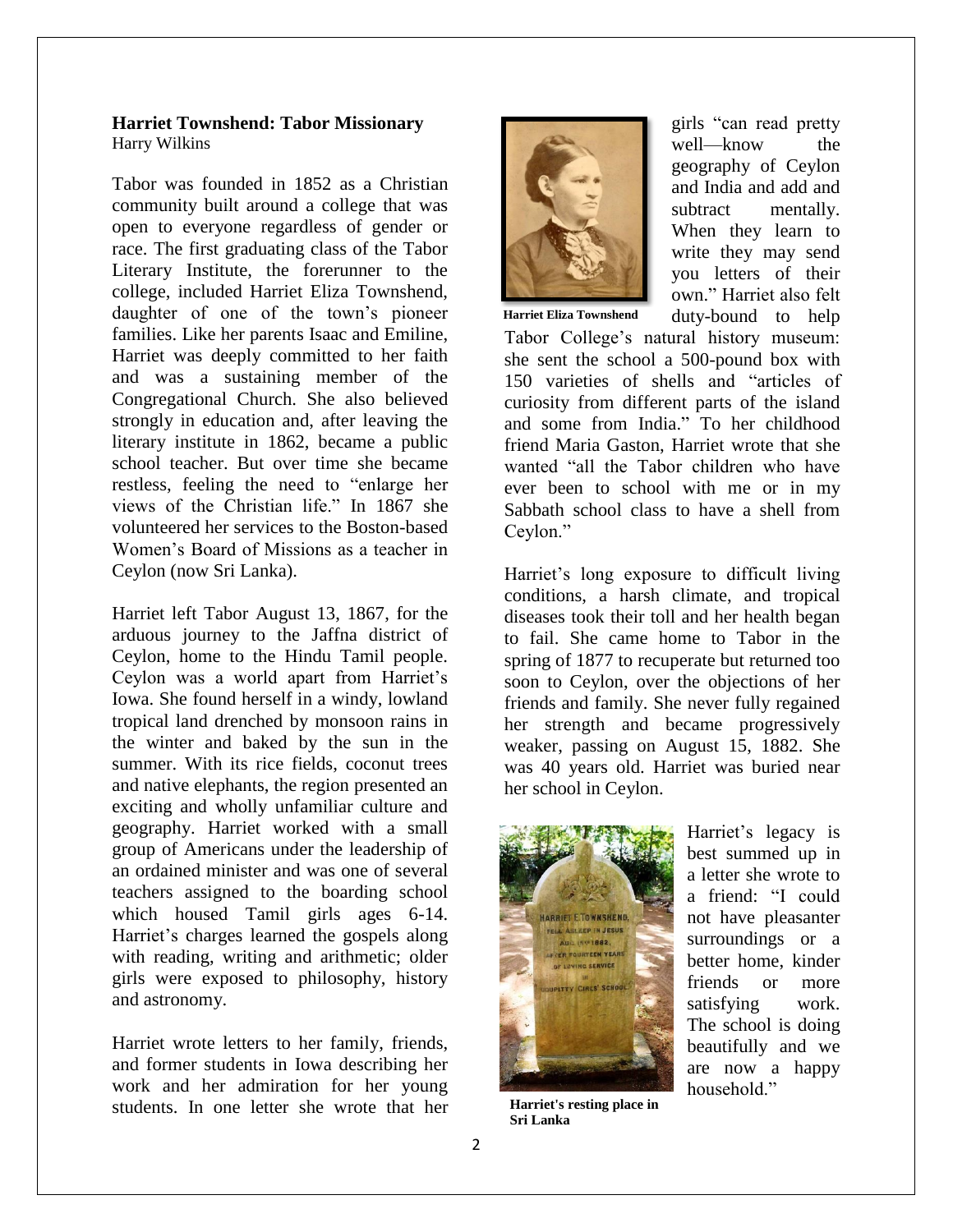## *Did you know?*

Tabor College operated between 1866 and 1927 and during that time more women than men graduated. Although several thousand attended the school over its 61 years of service and as many as 300 were enrolled at any one time, only 360 graduated with a four-year degree: 159 men and 201 women. The average graduating class size was six and the largest class size was 14, occurring in 1896, 1902 and 1910. The number of graduates seems small by today's standards but in 1905 for example, only six percent of the U.S. population had graduated from high school and a scant one percent had earned a college degree.

The college was the culmination of a dream of Tabor founders George Gaston, Samuel Adams and Reverend John Todd to establish a Christian school west of the Mississippi River, along the lines of Ohio's Oberlin College, Todd's alma mater. Like Oberlin, Tabor College provided a Christian education to anyone who applied and met the entrance requirements, a rarity in the  $19<sup>th</sup>$  century.

The college advertised itself as a safe haven for those who wanted to "avoid evil influences" and a strict code of conduct was enforced. Among other things, students were not permitted to smoke or drink and church attendance on Sundays was mandatory. Attendance at a weekly Bible class was also required. Although founded on Christian ideals, the school's curriculum was comparable to any four-year liberal arts institution and bachelor's degrees could be earned in a variety of disciplines. There was a preparatory program (equivalent to a high school), departments for business, teaching, and art and a music conservatory. Tuition was always kept low (\$13.00 a semester in 1897-98, for example) to ensure accessibility by all income groups and many attended part-time as "irregular students."

Tabor College graduates became educators, ministers, scientists, lawyers, musicians, government workers and judges. Among the group was a U.S. Solicitor General, a U.S. Senator and Jessie Field Shambaugh, founder of 4-H.



**Tabor College's Class of 1903. Jessie Field Shambaugh is seated, second from right. Fred C. Laird, center front, became a Nebraska judge. The class was known as the "Naughty Threes"**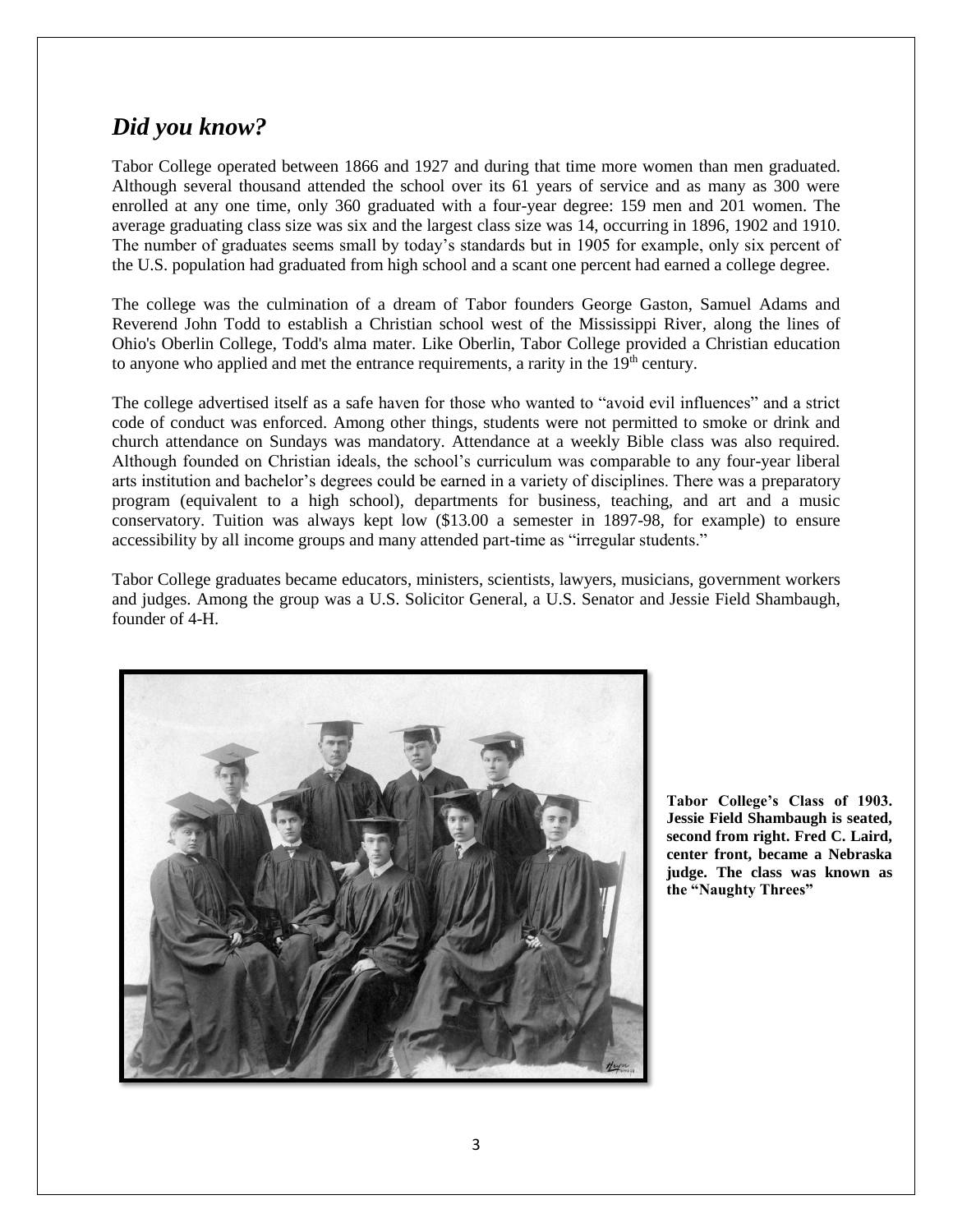### **Patiently Waiting for Spring in 1857**

The Tabor Historical Society maintains the letters and journals of Reverend John Todd which include fascinating glimpses of life on the Iowa frontier during some exceptional winters.

On January, 19, 1857, Todd wrote to his father-in-law Q.C. Atkins, living in Ohio, describing the miserable Tabor weather: "We are having the most severe winter by far that I ever witnessed. It came down upon us on the 1<sup>st</sup> of December with two days [of a] Northeast snow storm – snowing & blowing & driving & freezing & not a week has passed since without a repetition of that terrific scene, tho' something less severe, but always colder. Last Thursday morning the thermometer was down to 22 below zero – on the morning of the 18<sup>th</sup> it was 28 below zero – the coldest that we have ever known it here – 4 degrees colder than the coldest last winter. At 9 o'clock the hour of our Sabbath school the mercury had risen to 19 below & this morning at 9 o'clock after the wind had been for more than 24 hours from the South the mercury stood at 6 below. We have had good sleighing ever since the first of December & the repeated snows have filled in the beaten track with snow in places it is high as the top of the fences. We have heard of several persons being frozen to death, including one of our citizens. The winter has been very severe on the stock & many of the feeble ones have fallen victims to its severity. Farmers have more commonly left their fodder to stand in the shock until they wanted it to feed out, & this winter the driving winds have filled the shocks with snow & then a subsequent storm commenced with rain & sleet so that it is crusted over with ice-- next to impossible to get it  $\&$  then of little value when it is obtained. Some of our farmers, wearied with efforts to get the fodder to the cattle, have turned the cattle to the fodder.



Like many pioneers, Todd took winter's miseries in stride. Some entries from his journal:

"Set out before sunrise for Magnolia via Exira [Iowa]. Mercury below zero and strong wind in face—reached Exira, 18 miles, before noon—took dinner with Deacon Bush. PM crossed a howling wilderness of prairie and reached Bowman's Grove at dark." December 31, 1866

"Snow 18 inches deep. Cut wood." December 7, 1868

"Took the hack [paid taxi] & reached C. Bluffs at 9 P.M. Wind in NW & blowing cold." January 12, 1881

"P.M. went with wife to Brother Gardner's and Brother Osborn's. Evening prayer meeting. Sleighing is done over snow in places as high as the fences." March 16, 1881

"Cut wood at home all day (five degrees)." March 19, 1883

Ever conscious of his civic duties Todd recorded on March 25, 1891, that he "went to Sidney [on] horseback in a snowstorm and paid taxes." The pastor was 73 years old.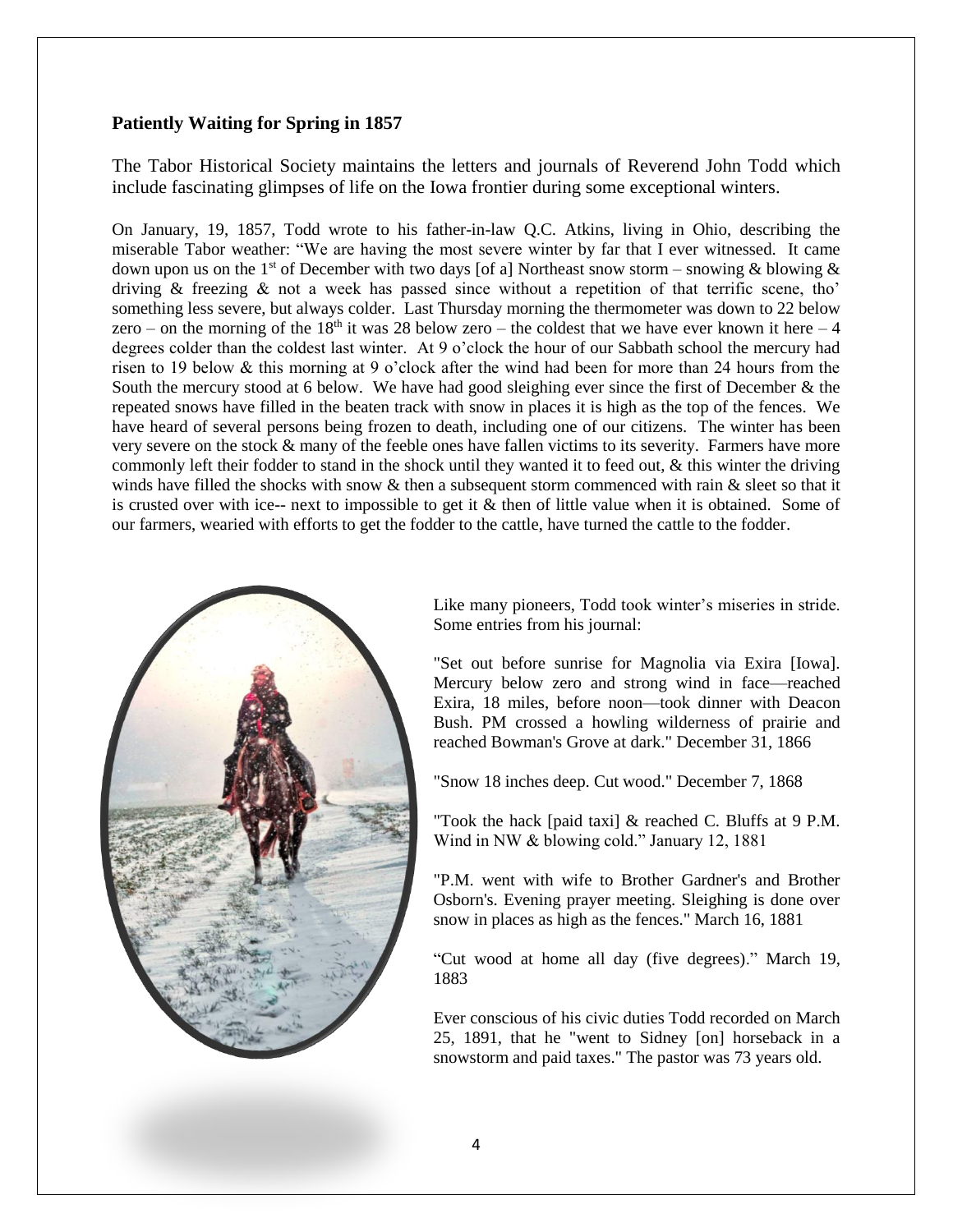# *Keep it Brief!*

In 2018 the Tabor Historical Society got into the swing of celebrating Halloween when members Harry and Jeanne Wilkins dressed as John and Martha Todd to hand out candy to Trick-or-Treaters from the front porch of the Todd's landmark home. The weather was spectacular and the kids streamed by for what seemed like hours—around 300 received their treat and more than a few were amazed that the house, normally locked and dark on Halloween, was open. Several children were very surprised and asked "Are you *really* Mr. and Mrs. Todd!?"



**Costumes at the Todd House, 2018**





**Costumes in Tabor . . . in 1914!** 



On New Year's Eve Miss Lillian Hurlbutt (back row, center) hosted what the Tabor Beacon described as a "quaint and jolly" gathering for her Sunday school class at her home on west Elm Street. The young women attending the 'Old Maid's Party' came "attired in the old-fashioned and antique." The paper reported "some rousing good games and music" followed by a "splendid three course banquet."

The photograph was taken by the Congregational Church pastor, Charles Fisher.